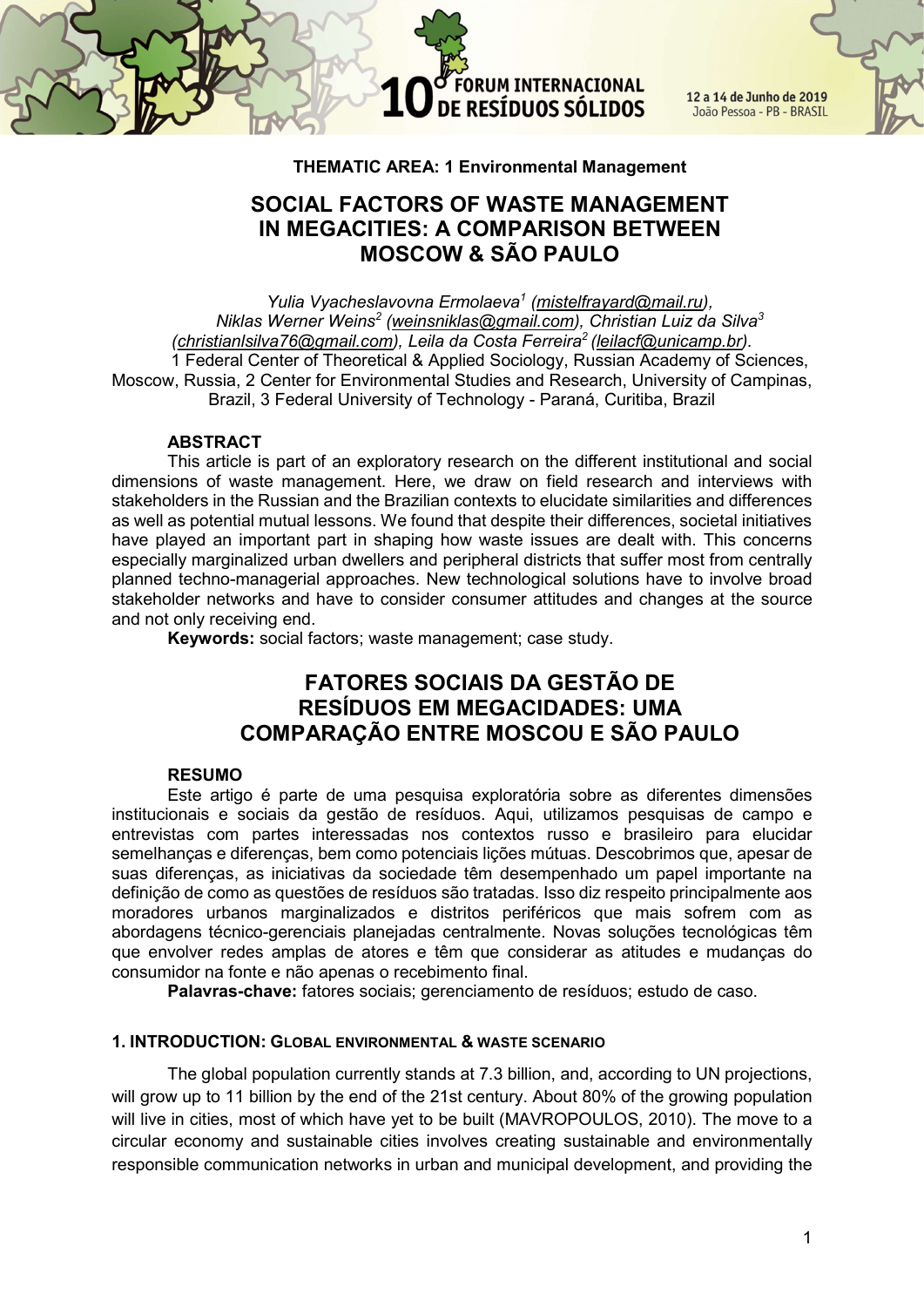12 a 14 de Junho de 2019 João Pessoa - PB - BRASIL

necessary solid waste management (SWM) services in these communities. Collecting, sorting, storing, recycling and (safe) final disposal of non-recyclable wastes, are still unresolved issues in many countries of the Global South. The problems of local governments in the area of resource and waste management must be addressed through new, innovative partnerships involving all stakeholders (MEDINA, 2000).

In terms of their waste management policies, the Russian capital Moscow and the Brazilian megacity of São Paulo can be categorized as transitional developing countries that have attributes which can be described as semi-organized on the way to achieving sustainable policies (MAVROPOULOS, 2010). The similarly large amount of waste generated (ca. 400 kg/person/year) a similar number of landfills, the amount of emissions and generated waste in Russia and Brazil continues to increase in comparable ways. The goal of this article is to highlight the parallels faced by these two seemingly very different megacities and point out global trends and problems the two case studies exemplify. Considering the limits of models and planning processes of waste management schemes, this research considers interviews to complement analyses of national and municipal environmental programs, and freely available statistical resources and data.

In terms of their waste management systems, Russia and Brazil differ significantly. Russia's Federal Ministries of Natural Resources and the Environment, the Ministry of Education, and the Ministry of Industry exercise general control and supervision in the area of waste management developing technologies that are applicable to waste management. Brazil's 2010 National Solid Waste Policy, has made the principle of shared responsibility the maxime for SWM in which "citizens, governments, the private sector and organized civil society" participated (MMA, 2019). Nonetheless, several ministries e. g. Development, Industry and Foreign Trade, the Ministry of Planning, Budget and Management, the Ministry of Cities and the Ministry of the Environment among others are main stakeholders in the process. However, given Brazil's strong municipal sovereignty, policies are subject to initiatives on the lowest administrative level (SILVA, 2016).

In Russia, Federal Services exercise control and supervision over the compliance with the legal requirements in regard to radioactive waste management, the compliance with the health legislation, adoption of legal regulations in regard to the calculation of regulated tariffs in the area of waste management. Public authorities fulfill three responsibilities at the same time: development and consolidation of regional SWM programs, establishment of standards of their placement, supervision over objects that are subject to this regulation. Regional operators in Russia are supposed to assume the responsibility for collection, removal, and disposal of municipal solid waste to free municipal authorities of this responsibility (TERRITORIAL'NAYA SKHEMA UPRAVLENIYA TKO V MOSKVE, 2016). Recent sustainable development aspects can be identified in the national program "Clean country" (2017) in Russia that understands sustainable SWM as disposal on landfills, incineration, and recycling. As the country does not have a separate collection infrastructure for recycling, it contradicts the classical understanding of the circular scheme of zero waste and zero losses, and it is not resource-efficient.

#### 2. OBJECTIVE: DESCRIPTION OF CASE STUDIES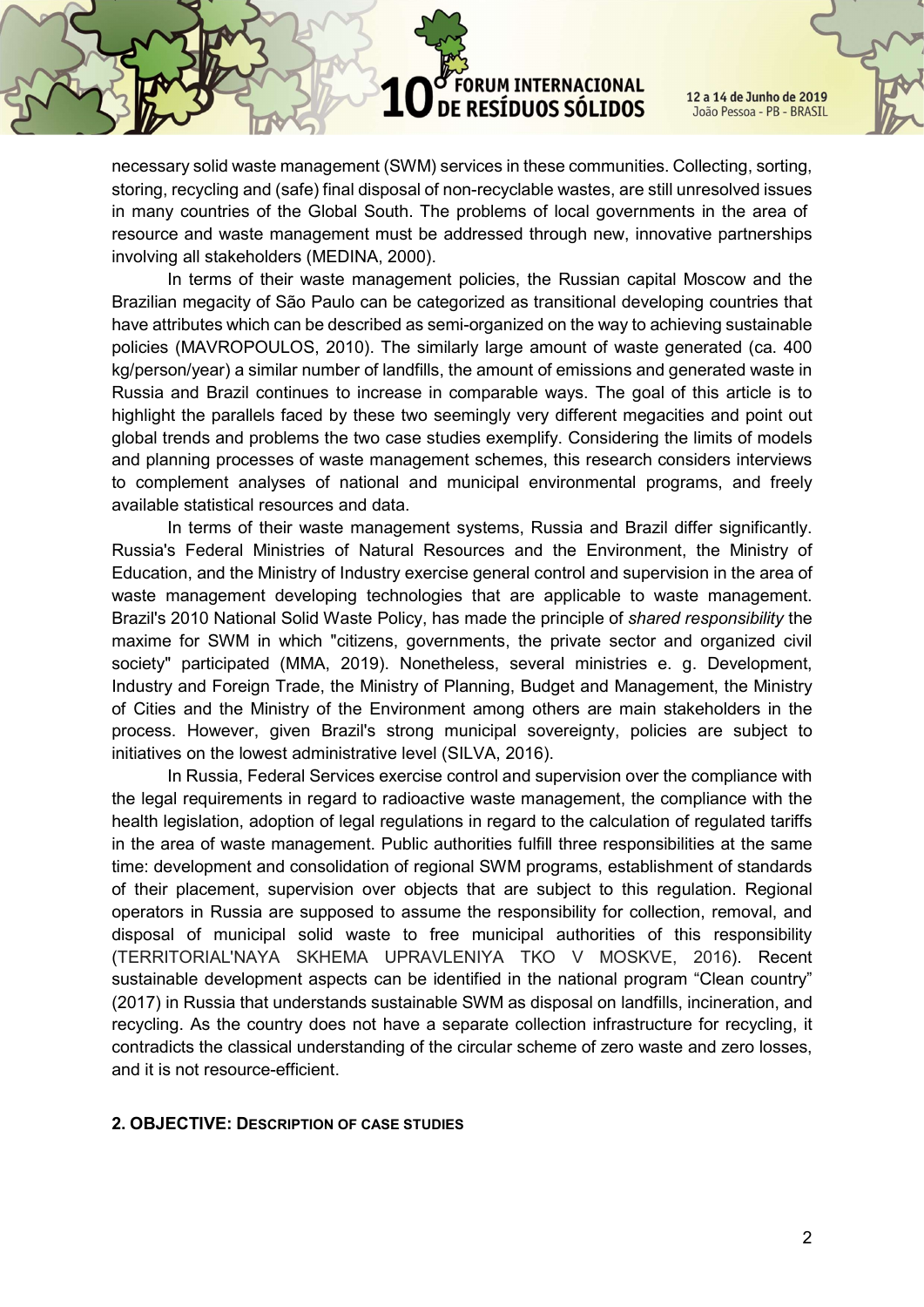12 a 14 de Junho de 2019 João Pessoa - PB - BRASIL

The city of Moscow has 14 million inhabitants and 7.3 million km² in area and, besides from being the capital of the Russian Federation, also functions as a national industrial and economic hub. São Paulo, also a city of about 14 million, is the country's and South America's main financial and economic center and its metropolitan area of 21.5 million is the biggest in the Southern Hemisphere.

The cities have common characteristics for developing countries: Waste policies and urban planning are an acute issue on which the future environmental situation of megacities and their areas depend; the cities' urgent need to provide local problem-oriented and territorial approaches to social justice in waste policy involving citizens and decision makers. While there are cases from those cities that show how they are turning to more sustainable waste management that are exemplary of megacities, the different understanding of circular economy schemes, and different components of environmental, economic and social trends make a comparison all the more relevant to point out similarities and possible inspiration in both cases.

#### 2.1 MOSCOW

The city of Moscow is the capital of the Russian Federation, the administrative center of the Central Federal District and the center of the Greater Moscow region. The area is 2,561.5 km² and its population (as of 2018) was 12.5 million. The administrative-territorial structure includes 12 administrative districts, 125 districts, 21 settlements. The territorial scheme of waste management, including municipal solid waste was developed in accordance with Article 13.3 of the Federal Law No. 89-FZ of June 24, 1998 "On Production and Consumption Waste" in the general plan of megacity development.

The sources of waste differ hugely bythe types of generation and include e.g. housing facilities, construction, industry, transport, social and cultural organizations, administrative, educational, medical, entertainment, sports, , trade organizations, and public entities. In the production of food and many other objects , construction, provision of services or the process of consumption, waste is generated. The total number of facilities in the waste generation group is 91,738, with 45,015 residential and 46,723 non-residential waste generation objects (MINISTERSTVO PRIRODNIH RESURSOV, 2015).

Solid municipal waste is collected in specialized containers installed in waste collection points - on container sites, equipped in accordance with sanitary standards. Removal of solid municipal waste is carried out daily in accordance with the approved schedule, after which they are sent for treatment, disposal, neutralization, placement. The collection, transportation, processing, disposal, disposal, disposal of waste of I-IV hazard classes is carried out by legal entities and individual entrepreneurs licensed to the relevant activities.

The main actor is a regional operator. The area of activity of the regional operator includes all sources of solid municipal waste, places of their collection and accumulation in administrative districts, except for those apartment buildings where waste is handled by contractors.

The capital creates 1/5 of all household waste in Russia (11 million tons). 10% is burned, the remaining 7 million tons per year are exported to the region. the practice of separate collection of waste using mobile points (South-Western Administrative Okrug and CJSC – MK-Logistics LLC, North-Eastern Administrative Okrug, and BJSC AOJSC Charter, CJSC – EKOLine LLC, SEAD – MSK-NT Ltd.) is not effective and does not provide complete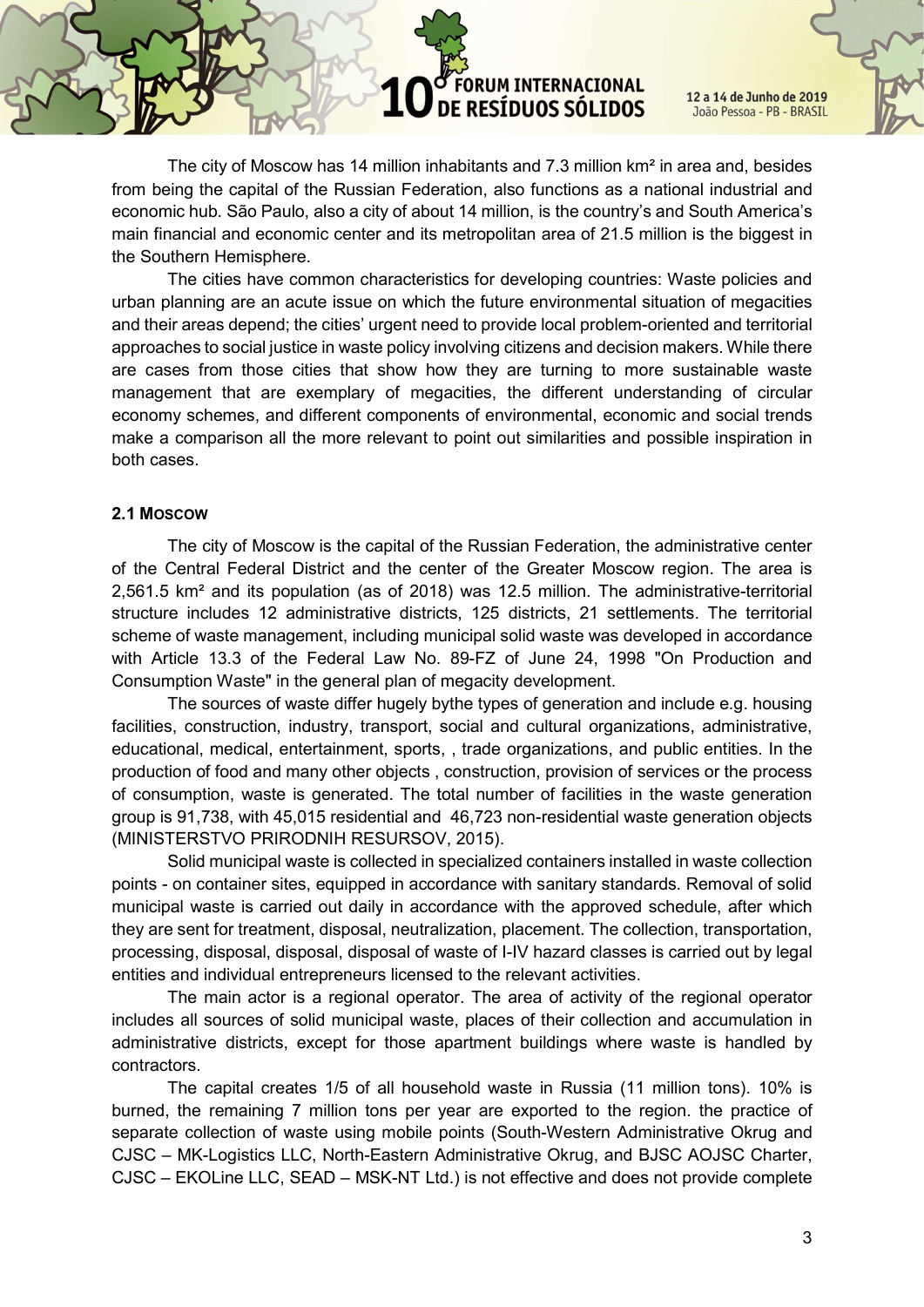12 a 14 de Junho de 2019 João Pessoa - PB - BRASIL

access of the population to separate collection. The main damage will be borne not by the capital, but by the MO, which is divided into 7 clusters in a territorial disposal scheme. 5 polygons will remove and modernize the "Alexinsky Pit", "Yadrovo", "Nepayno", "Volovichi" and "Khrabrovo", and in three districts of the municipality new landfills will be opened.

### 2.2 SÃO PAULO

With a waste production of 4.7 million t/year and 380-402 kg/person/year, the city of São Paulo is one of the biggest waste generators of the country. While 97.8% of all Brazilian urban wastes are formally collected and disposed of, and present the highest figure among the basic sanitation indicators collected by the Brazilian Statistical Institute (IBGE, 2010), recycling is still an incipient process that is done by so-called "catadores" (waste pickers). Individual commitment to source recycling and selective recycling by public authorities are still very rare (IBGE, 2010).

The 2010 National Solid Waste Policy and Plan have foreseen the foreclosure of urban landfills until 2014-15, but the advances on the local level to create intermunicipal consortia has been going more slowly than planned (SILVA, 2018; BORGES et al., 2019). In 2013, 3,000 of the 5,570 Brazilian municipalities were still disposing their garbage on landfills, 18% of which went to dumpsites, 24% to controlled landfills and 58% in sanitary landfills (ISWA, 2013).

In São Paulo any producers of quantities >50 kg/day have to register with the City's Waste Management Authority. Within the participatory master plan until 2030, the city developed sector-specific plans (SÃO PAULO, 2013). Its 2014 Municipal Solid Waste Master Plan, which is guided by the principles of "1. non-generation, 2. reduction, 3. reuse, 4. recycling, 5. waste treatment and 6. final environmentally sound disposal of waste" and foresees separate collection of organic and dry wastes as well as induction of source separation practices in companies (ISWA, 2015). The goals should be achieved by constructing new sorting plants. Home composting should help reduce organic wastes by ⅓ by 2033.

An interesting part of the strategies in Brazil is the use of emitted gases for energy generation, which is implemented at existing and new landfills, recognizing the effect of wastes on Global Climate Change (IBGE, 2010; ISWA, 2015). Another interesting approach, considering the great inequalities of Brazil, is the inclusion of waste pickers in achieving more sustainable urban governance. Payments for Urban Environmental Services have been estimated to generate overall annual benefits of up to 2.3 million Euros (MOURA, 2016). However, the trend of increasing privatization threatens some of those socially-minded projects (JACOBI; BESEN, 2011).

## 3. METHODOLOGY

This research is the product of a collaboration and a comparison between an ongoing Ph.D. research on social aspects of waste management in Russia, and an ongoing thematic project (Cidades Lixo Zero) and its resulting sub-aspects in municipal SWM in Brazil whose results have been discussed at FIRS in past years. Through the comparison of public data and laws as well as detailed interview data on Russia and Brazil, and in combination with former research and a survey on the BRICS, several issues in terms of priorities for public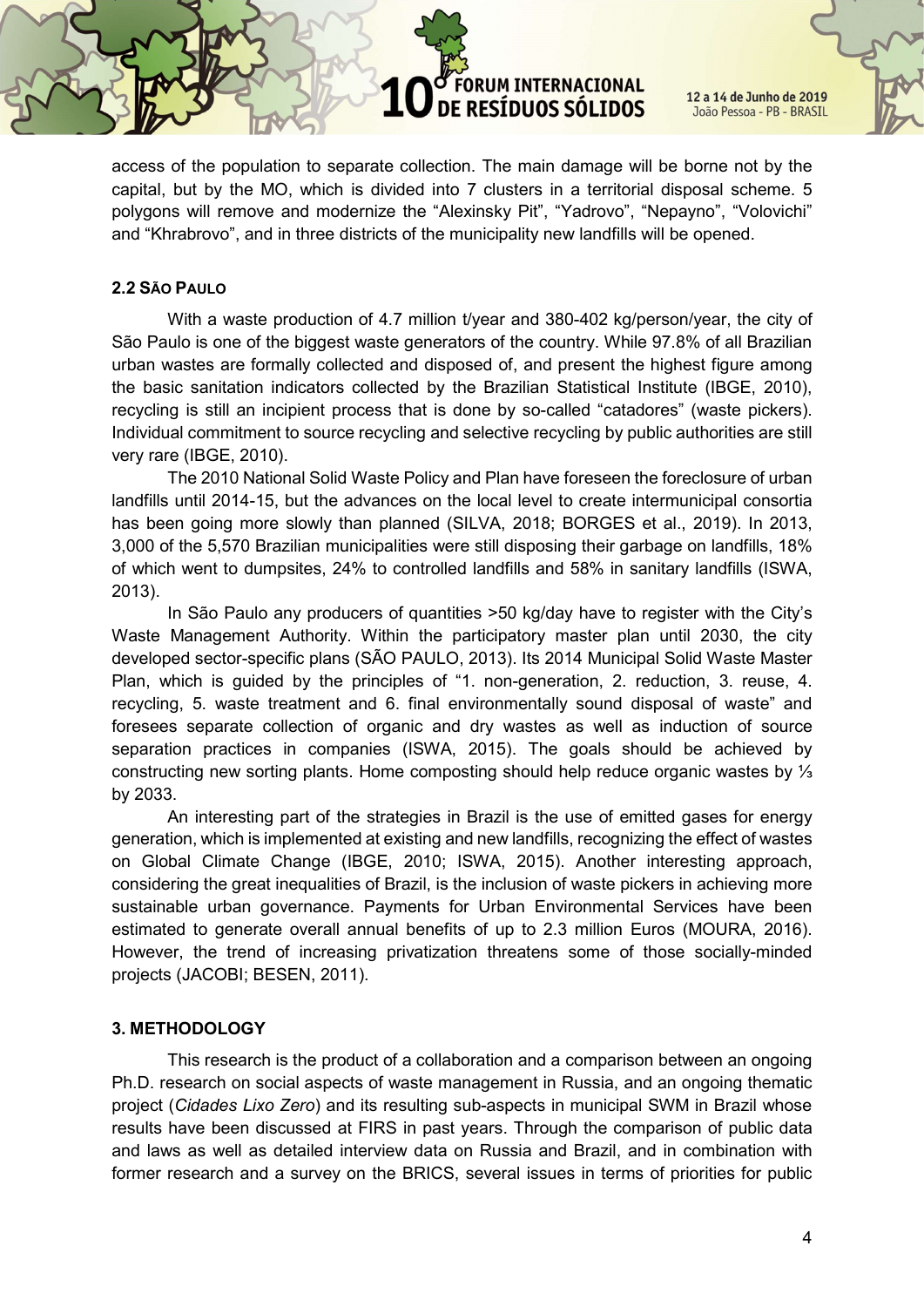12 a 14 de Junho de 2019 João Pessoa - PB - BRASIL

policies and the formalization of the SWM sector were identified (POTINKARA; WEINS; SILVA, 2018; SILVA; WEINS; POTINKARA, 2019). The applied questionnaires included questions about the shaping of the system of formal and informal sectors of waste management in the cities; legislation and policy of waste management; ecological and economic challenges and possible ways of problem solving. However, as this comparison and cooperation is still in its beginning, further recognition and a widening of data about Brazilian research are planned, in order to be able to draw more analogies with the Russian survey that involved detailed interviews with 35 experts government, business, and NGO representatives. The data used for this comparison was collected in personal interviews from 2014-17 (ERMOLAEVA, 2019) and an online survey from 2018 (SILVA; WEINS; POTINKARA, 2019).

## 4. RESULTS AND DISCUSSION

The results of the comparison allowed for some early conclusions about similarities between the two very different case studies. Both megacities are dealing with challenges that are faced in similar ways by other countries in the Global South that struggle with the resolution of several development agendas at the same time and that cannot follow European or North American success cases, as those basic agendas have already been resolved. The issue of informality and its inclusion in waste management as a development strategy can be pointed out as the most relevant finding here.

### 4.1 GOVERNMENT AND GOVERNANCE PROBLEMS

Moscow is a megapolis with fast growth rates; waste generation must take into account high levels of emissions from the transport and energy complex, waste from renovation programs and new mass constructions. On the one hand, Moscow serves as a pilot platform for the introduction of new solutions in the field of waste management for Russia. On the other, it provokes the greatest number of social conflicts due to the removal of municipal waste to the surrounding region, where landfills are located and expanded. Using waste management schemes categorized by districts has proved fruitful, as initiatives of groups within them imply different programs and levels of community involvement. Hereby, more collection points for recyclables have been possible to set up, making recycling easier.

São Paulo's challenges with MSW have stemmed from a huge disintegration in its metropolitan area. With the stimulus of recent national policies, waste management organizations that take care of a great part of the neglected issues of separation and peripheral neighborhoods within the municipality and its directly bordering cities in its conurbation an inclusion of those organizational structures has contributed to better managing the situation (JACOBI; BESEN, 2011). Especially, the city's participative Master Plan process - even if not free of criticism - can be named as a successful and attractive solution to be drawn on by other megalopolises of the Global South.

#### 4.2 CITIZEN ACTIONS

In the Greater Moscow area, there is a more specific conflict related to equity and waste management incinerators: the planning wastelands and their impacts on the growth in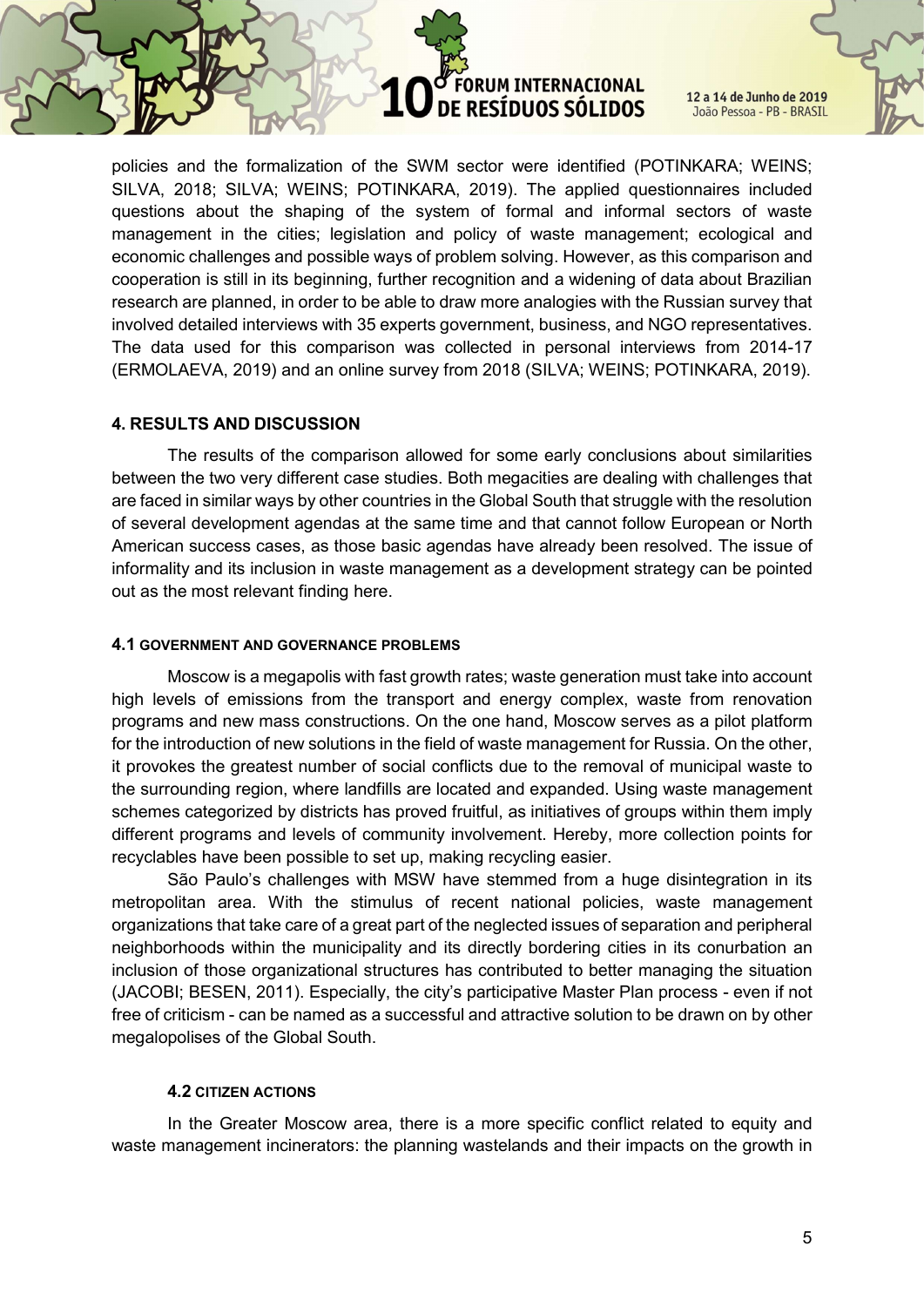

12 a 14 de Junho de 2019 João Pessoa - PB - BRASIL

waste generation are of great concern to the interviewed experts (ERMOLAEVA, 2019). In the case of Russia, new incinerator technologies could bring a solution to this problem.

The situation with the expansion of landfills received wide publicity activity and attracted citizens to create new movements like "StopVybros" and "Dushegubka.rf", and sparked the organization for participating in separate collection. The cities near Moscow where the metropolitan city borders were expanded and where new incinerators were built according to the program, resulted in rallies involving thousands of people. The population organized rallies against "Aleksinsky", "Lesnoy" and other test sites. The nearby Vladimir region was also affected - in the town of Kirzhach, where the leader of the action was the head of the city. The authorities promised to resolve social conflicts headed by the Ministry of Ecology and the President of the Russian Federation, approving in their reports the claim of citizens about the injustice of waste separation and burial in inappropriate places. In November 2017, the Minister of Ecology of Moscow, Alexander Kogan, stated that due to local protests, the authorities were changing the *territorial scheme*. The main points of the conflict were mapped, reflecting current data as documentary evidence (MUSORNYYE BOI ZA GOD..., 2017).

The interviewed experts suggest that the easiest solutions (installation of incinerators) did not succeed with the authorities, so new waste management systems will have to be developed, however, the construction of most of the incinerators will not cancel it. The headquarters of the strongest NGOs that promote zero waste management policies are located in Moscow: "Resource Saving Center", "Separate collection", "Greenpeace", "Roseco", "Garbage. No More", "Ecological Movement ECA", and others. The network of organizations complements and reinforces their influence, including the regional exchange of ideas that supports social activities.

In Brazil, the long-standing work and organization of catadores have received a strong push by the 2010 National Solid Waste Policy that results in a growing number of formalized waste pickers' organizations. Civil society initiatives like the 2014 Composta São Paulo show bottom-up engagement and public interest in the issue of source-separation (ISWA, 2015). However, existing conflicts are much rather related to social justice issues. Jacobi and Besen (2011) point out the unfair relation between provided sanitary services and the (unjustly low) payment for them. Deeply entrenched economic inequalities reflect on consumption and related waste-generation patterns that vary enormously from center to periphery. The authors urge to look at the other end of the problem: waste reduction at the source!

#### 4.3 COMPARISON OF SELECTED ISSUES

The two megacities have similar per capita waste generation outputs, even though Moscow's average income and a total amount of waste are higher (Table 1). It calls the attention that São Paulo's waste composition is almost half (47%) organic, while Moscow only has one fourth, presenting very different challenges concerning separation. While paper (16/24%) and plastics (10/16%) account for similar proportions in both cities, the low (1%) share of glass in São Paulo, contrasts Moscow's 11.4%. Due to the great differences in consumption patterns and collection infrastructure, the recycling rates of materials vary significantly. While there is separate data on São Paulo's very high (98%) recycling rate of aluminum, steel cans (47%) and 75% of cardboard (mainly due to hand-picking by waste pickers), as well as 85% of tyres, 45% of glass, we could not find specified recycling rates for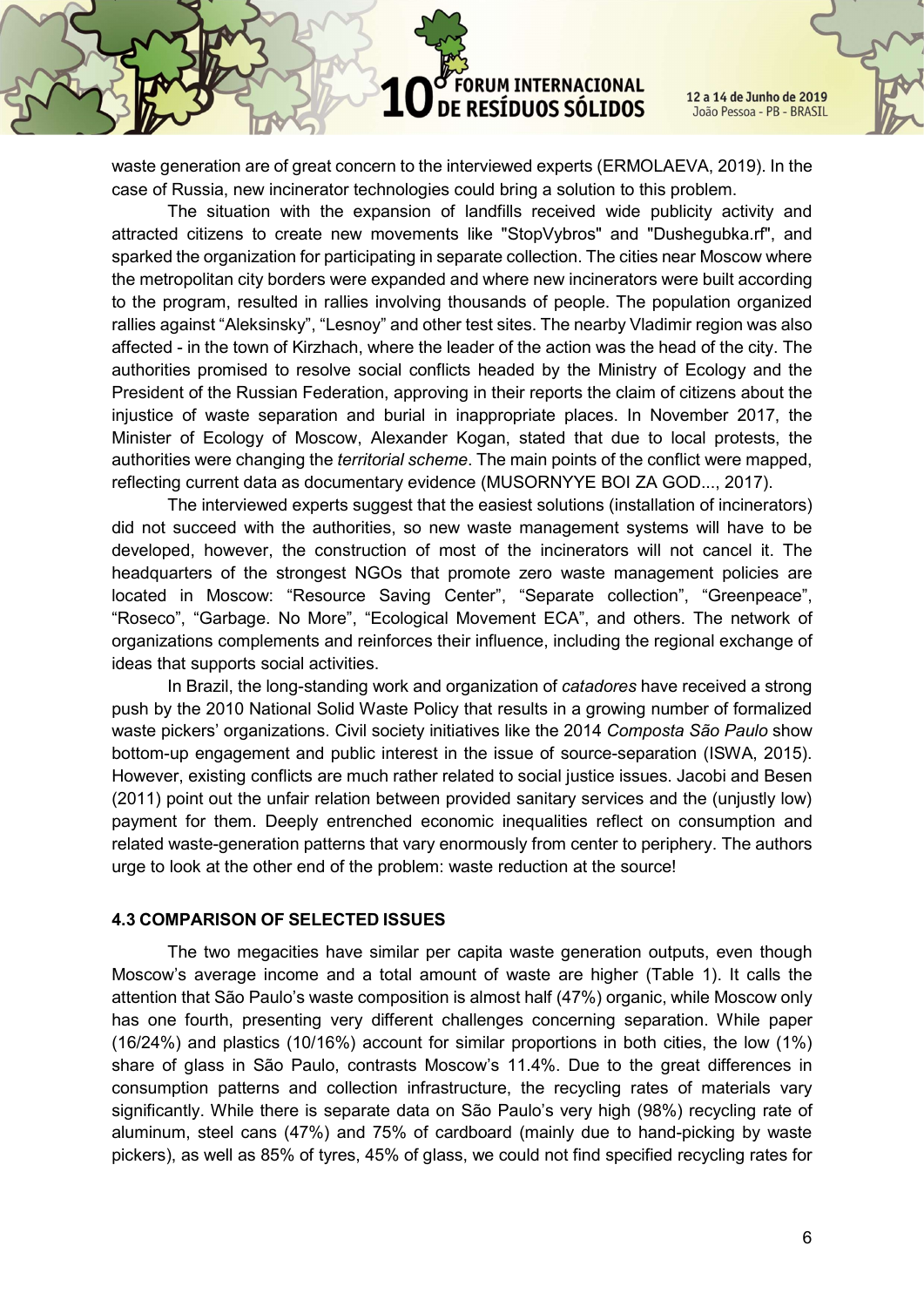12 a 14 de Junho de 2019 João Pessoa - PB - BRASIL

individual materials for Moscow. Considering water, and energy factors, as well as recycling rates are important factors in this discussion that have to be explored further.

| <b>Points</b>       | <b>Moscow</b>                                | São Paulo                            |
|---------------------|----------------------------------------------|--------------------------------------|
| MSW Gener.          | 400-405 kg/person/year                       | 402 kg/person/year                   |
|                     | $6.6$ mio t/yr                               | 4.7 mio t/yr                         |
| Waste               | Organic 24.7%; Paper, cardboard 24.3%;       | Organic 47%; Paper 16%; Glass        |
| Composition         | Glass 11.4%; Plastics 16.2%; others          | 1%; Plastic 10%; Metal 2%;           |
|                     | 23,4%.                                       | Rubber 1%; Others 22%                |
| Recycling           | 5-7% for all fractions                       | Aluminum cans 98%; Cardboard         |
| Rate(s)             |                                              | 75%, Steel cans 47%; Paper 29%,      |
|                     |                                              | Plastics 22%, Glass 45%, Tyre        |
|                     |                                              | 85%, PET 57% (Cempre, 2013)          |
| Water               | Sufficient water output (2.5-3x >            | Solid and liquid wastes              |
| Resources           | demand); 99% surface water corresponds       | contaminate urban water bodies       |
|                     | to sanitary indicators. Full treatment cycle | (BESEN et al., 2010).                |
|                     | in 3 modernized wastewater treatment         |                                      |
|                     | plants (still discharge of untreated         |                                      |
|                     | sewage in nature).                           |                                      |
| Energy              | Kuryanovsk wastewater station provides       | First experiments of use of landfill |
| Supply or           | electricity for 50% of its consumption and   | flare gas (ISWA, 2015)               |
| <i>incinerators</i> | operates on biogas (10 MW). Incinerators     |                                      |
|                     | (30 MBT) filter clear 99.99 % of emissions   |                                      |
| Social policy       | 20 social conflicts against incinerators in  | Waste pickers organizations more     |
| and citizens'       | the Moscow area; no new green jobs in        | and more organized; citizen          |
| actions             | waste sector thanks to national program;     | initiatives like Composta São        |
|                     | informal waste picking sector only of        | Paulo                                |
|                     | small homeless groups; policy lobby pro      |                                      |
|                     | industrial incinerators                      |                                      |

| Table 1. Comparison between selected indicators in Moscow's and São Paulo's waste |
|-----------------------------------------------------------------------------------|
| management systems.                                                               |

## 5. DISCUSSION AND CONCLUSIONS

The examples of the two megacities Moscow and São Paulo, despite their differences, reflect growing global concerns about waste issues in urban centers. Both cities show exemplarily how megacities' unsustainable consumption patterns pressure urban peripheries. In the cities' case studies the following main similarities were found: environmental inequality between the center and the periphery, similar rates of waste generation per capita and the percentage of recycling of the same waste fractions, as well as comparable activity of the nonprofit sector that are developed on a high level. Furthermore, both cities have a targeted waste management plan, which is implemented by districts. However, waste management policies vary according to applied waste policy strategies.

In Moscow, waste management is being modernized through changes in legislation and municipal structures, most decisions are applied by "top down governance," businesses and citizens are little involved as decision makers. At the same time, the percentage of waste recycling remains the same, since the separate collection has not yet been adjusted, the government is developing incineration technologies without considering recycling - an inefficient resource strategy in the long run. In São Paulo, the objectives of a circular economy (reduce, reuse, recycle) is being realized at the legislative level, the informal sector is self-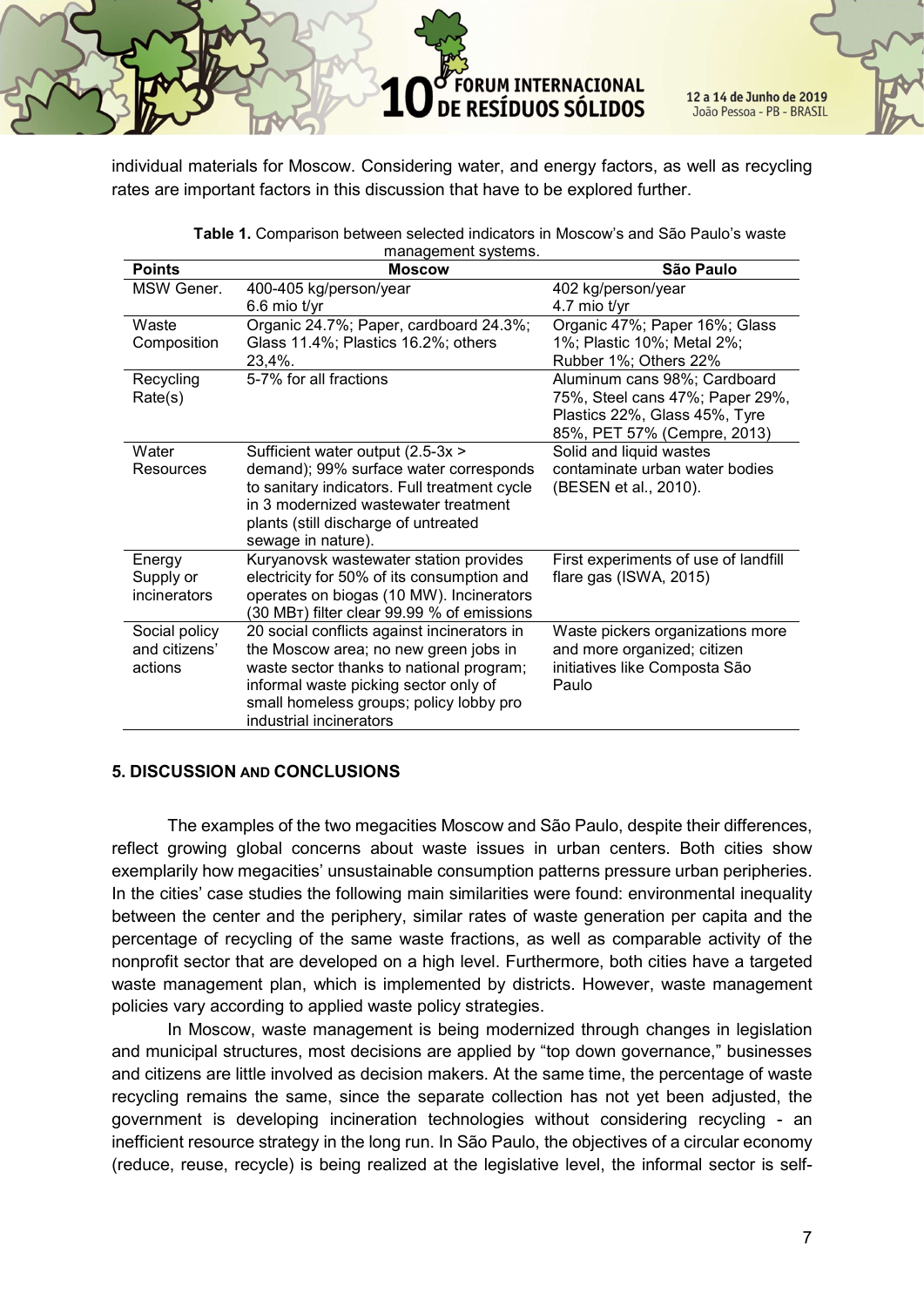12 a 14 de Junho de 2019 João Pessoa - PB - BRASIL

organized with relatively strong social policy support, involving the waste collectors in the formal system. Also, the use of energy potentials of waste, even if initial, is starting to be put into practice.

The self-organization of the population and movements of the São Paulo case seem to show more potential than the research of the case of Moscow has shown to date, at least from the point of view of implementing a sustainable non-waste economy. This allows us to conclude that individual actions for responsible disposal and collection of waste, which are carried out by a large number of citizens, are more effective than vertical governmental decisions. Recent initiatives in Russia have shown however that civil society is starting to take actions into its own hands. No matter the differences in ecological, economic and social conditions, both cases illustrate how it is not only a matter of new technologies, but also one of broader democratic and societal debate. However, we also have to point out that it is indispensable to also make the involvement of civil society and business stakeholders a mandatory step of the policy process. Here, the need for global standards for green and circular economy becomes clear. The social dimensions of socio-environmental changes have to be better understood through more perception analyses to identify bottlenecks in existing policies (BITYUKOVA et al., 2016). Once more, environmental policies give a possibility for social policies to include urgent social issues like inequality, women's rights and the right to a healthy environment to be internalized and in turn expressed through the people.

#### **REFERENCES**

BESEN, G. R. et al. Resíduos sólidos: vulnerabilidades e perspectivas. In: SALDIVA P. et al. (Eds.). Meio ambiente e saúde: o desafio das metrópoles. São Paulo: Ex Libris, 2010. http://dx.doi.org/10.1590/S0103-40142011000100010.

BORGES, M. S. et al. Socioeconomic and Demographic Profile of Waste Pickers in Brazil and India. In: Waste Management and Resource Efficiency. Springer, Singapore, 2019. p. 263-273. http://dx.doi.org/10.1007/978-981-10-7290-1.

BITYUKOVA, V. R. et al. Transformation Of Environmental Problems In Moscow: Sociological Dimension. Geography, Environment, Sustainability, v. 9, n. 4, p. 77-91, 2016. https://doi.org/10.24057/2071-9388-2018-11-2-46-62.

ERMOLAEVA, Y. Problems of modernization of the waste management sector in Russia: expert opinion. Revista Tecnologia e Sociedade, v. 15, n. 35, 2019. https://doi.org/10.3895/rts.v15n35.8502. ISWA. Solid Waste Management City Profile: São Paulo, Brazil. 2015. https://www.iswa.org/fileadmin/galleries/Project%20Grant/CCAC/City\_Profile\_Sao\_Paulo\_FINAL.pdf.

JACOBI, P. R.; BESEN, G. R. Solid Waste Management in São Paulo: the challenges of sustainability. Estudos Avançados, v. 25, n. 71, p. 135–158, 2011. http://dx.doi.org/10.1590/S0103- 40142011000100010.

MMA - MINISTÉRIO DO MEIO AMBIENTE. Resíduos Sólidos. 2019. Available at: http://www.mma.gov.br/cidades-sustentaveis/residuos-solidos.

MAVROPOULOS A. Megacities Sustainable development and Waste Management in the 21th Century. ISWA World Congress, Hamburg, Germany, 2010. https://www.iswa.org/uploads/tx\_iswaknowledgebase/Mavropoulos.pdf.

MEDINA M. Globalization, Development and Municipal Solid Waste Management in Third World, 2000. http://www.eolss.net/sample-chapters/c14/e1-18-06-06.pdf.

MINISTERSTVO PRIRODNYKH RESURSOV [The Ministry of Natural Resources]. 2015. Available at: http://www.mnr.gov.ru/gosdoklad-eco-2015/waste.html#tbo10, last access 15.10.2018.

MOSVODKANAL, 2019 http://www.mosvodokanal.ru/, last access: 14.02.2019.